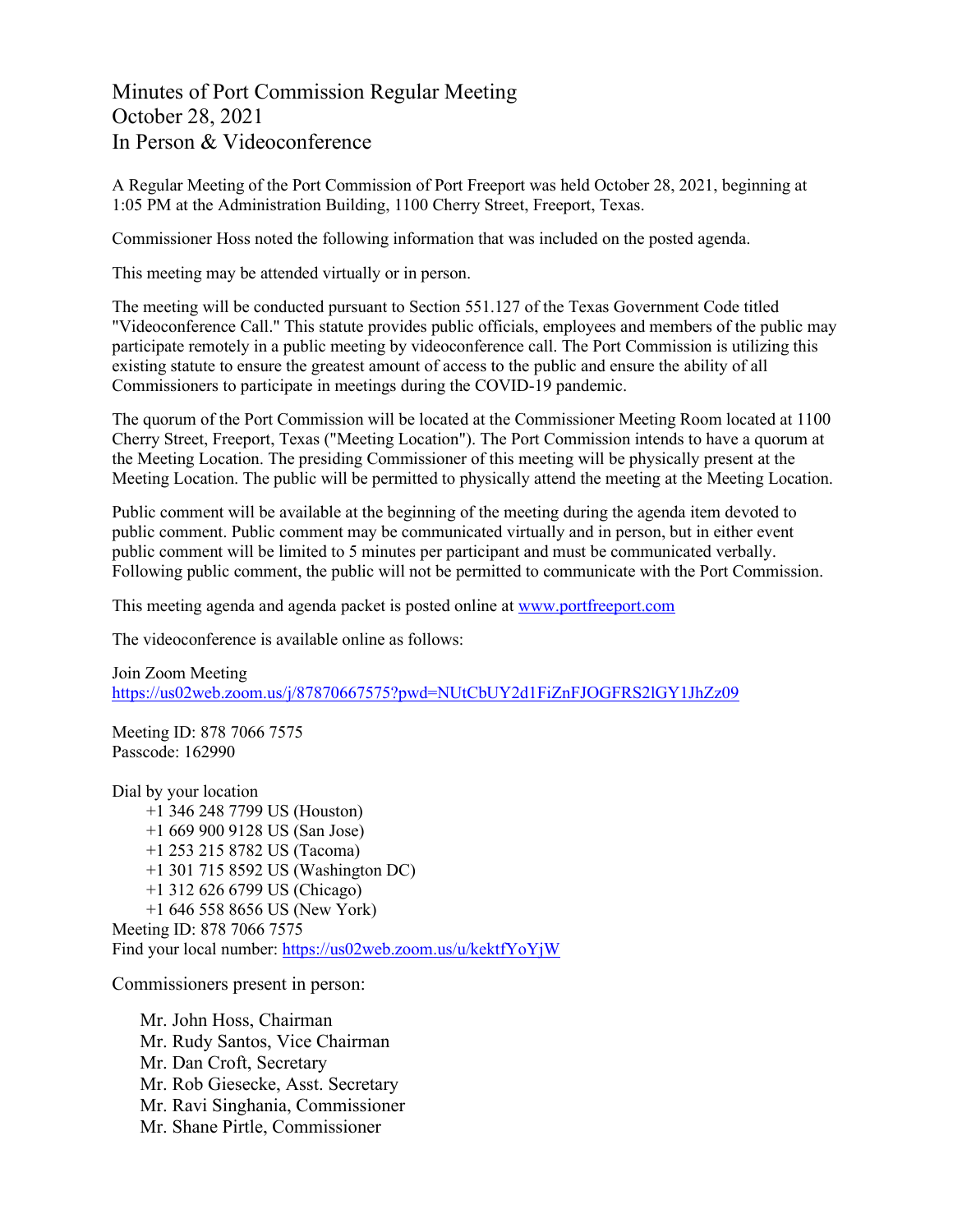Staff Members Present:

Mr. Jason Cordoba, Legal Counsel Ms. Phyllis Saathoff, Executive Director/CEO Mr. Rob Lowe, Director of Administration/CFO Mr. Mike Wilson, Director of Economic Development & Freight Mobility Mr. Jason Hull, Director of Engineering Mr. Chris Hogan, Director of Protective Services Mr. Jason Miura, Director of Business & Economic Development Mr. Brandon Robertson, Network Systems Manager Ms. Missy Bevers, Executive Assistant Ms. Mary Campus, Controller Mr. Jesse Hibbetts, Operations Manager Ms. Tricia Vela, Public Affairs Assistant Mr. Nick Malambri, Engineering Specialist

Also, present:

Mr. Bobby Fuller, Texas Port Ministry Mr. Nathan Ferrington, K-Bin, Incorporated Mr. Jason Mills, Terracon Mr. Kirk Glasby

- 1. CONVENE OPEN SESSION in accordance with Texas Government Code Section 551.001, et. seq., to review and consider the following:
- 2. Invocation Mr. Bobby Fuller, Texas Port Ministry
- 3. Pledge of Allegiance U.S. Flag and Texas Flag
- 4. Roll Call Commissioner Hoss stated that all Commissioners were present in the Board Room.
- 5. Public Comment There were no public comments.
- 6. Approval of minutes from a Regular Meeting held October 14, 2021.

A motion was made by Commissioner Croft to approve the minutes as presented. The motion was seconded by Commissioner Pirtle with all Commissioners present voting in favor of the motion.

7. Adoption of a Resolution approving the application for tax abatement between Port Freeport and Shintech Incorporated and K-Bin Incorporated regarding a \$30 million expansion of their PVC Compounding facility for property located in Brazoria County Reinvestment Zone 21- 03, approving Tax Abatement Agreement on the same terms and conditions as granted to Shintech Incorporated and K-Bin Incorporated by Brazoria County and authorizing Chairman and Secretary to execute said agreement.

Mr. Lowe stated that Shintech, Incorporated and its subsidiary, K-Bin, Incorporated is evaluating the expansion of their PVC compounding process and noted the following considerations. The project is a \$30 million investment and is a 7-year term of tax abatement with a requested variance of 8 years in the application. The estimated value after the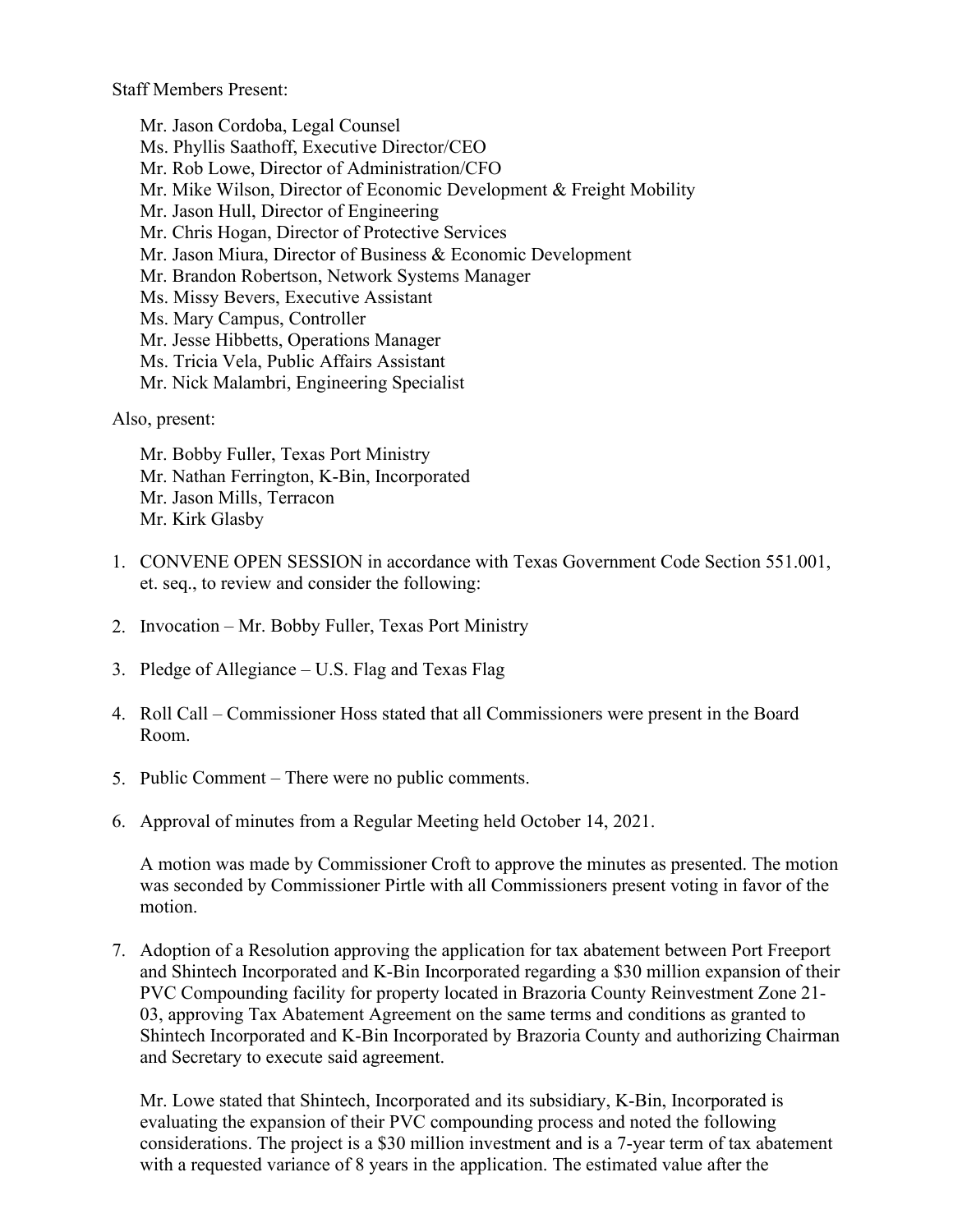abatement expires is \$23,700,000. 10 permanent jobs will be created with 20 constructions jobs at start, 40 at peak and 20 upon completion. After conducting an assessment and reviewing with the Finance Advisory Committee, staff recommends approval of a 7-year term abatement which is consistent with the agreement approved by Brazoria County. Mr. Nathan Ferrington, Operations Manager for K-Bin also gave a brief overview of the project and was available for questions from board members.

A motion was made by Commissioner Singhania to approve the tax abatement agreement as recommended by staff. The motion was seconded by Commissioner Croft with all Commissioners present voting in favor of the motion.

8. Approval of an Award of Contract for Port Freeport Broker of Record for business insurance.

Ms. Campus stated that the Port's current contract for broker of record, Artur J. Gallagher, expires November 30, 2021. Staff received three proposals in response to a request for proposals. After reviewing all the proposals with the Finance Advisory Committee, staff recommends awarding a contract to Arthur J. Gallagher for a term of three years with up to two one-year term renewal options beginning December 1, 2021. Arthur J. Gallagher has met all of the bid requirements and works with the preferred market.

A motion was made by Commissioner Pirtle to award the contract as recommended by staff. The motion was seconded by Commissioner Giesecke with all Commissioners present voting in favor of the motion.

- 9. Receive reports from Executive Staff on activities and matters related to COVID-19 health safety matters, administrative affairs, financial results, facility engineering matters, operations and vessel activity, port safety matters, port security matters, Port tenant updates, USCOE, and other related port affairs.
	- A. Executive Director/CEO

Ms. Saathoff reminded the Port Commission that the regular meeting for November will be held Wednesday, November 17 at 1:00 p.m. Additionally, a special meeting will be held Wednesday, November 3 at 10:00 a.m. to adopt a resolution related to the disaster declaration issued by Governor Abbott for Brazoria County in relation to Hurricane Nicholas. Ms. Saathoff reported on a very successful golf tournament that was held October 18 with preliminary numbers coming in at approximately \$77,000. She also thanked all the golfers, sponsors and volunteers who helped make the event a success as well as a big thank you and congratulations to Darlene Winkler for all her efforts in spear-heading the event. Ms. Saathoff reported on a recent port visit by staff from Senator Cruz and Senator Cornyn's offices. The dredging of Reach 3 is complete and the contract for the widening of Reach 2 has been signed; however, staff does not expect dredging to commence until February. Ms. Saathoff also gave an update on federal funding related to the channel project. Staff has uploaded new House and Senate District maps to the BoardPaq library. Ms. Saathoff noted the Port remains in state District 25 – Representative Cody Vasut and also remains in Senator Huffman's district and Congressman Weber's district. County Judge's for the region will be speaking at a HGAC virtual event November 4. Details will be forthcoming. Lastly, Ms. Saathoff noted that with September 30 closing out the fiscal year, the Port had a very good year with a record number of vessel calls port wide and in the inner harbor as well as a record level of vehicles handled at the Port and vessels at LNG.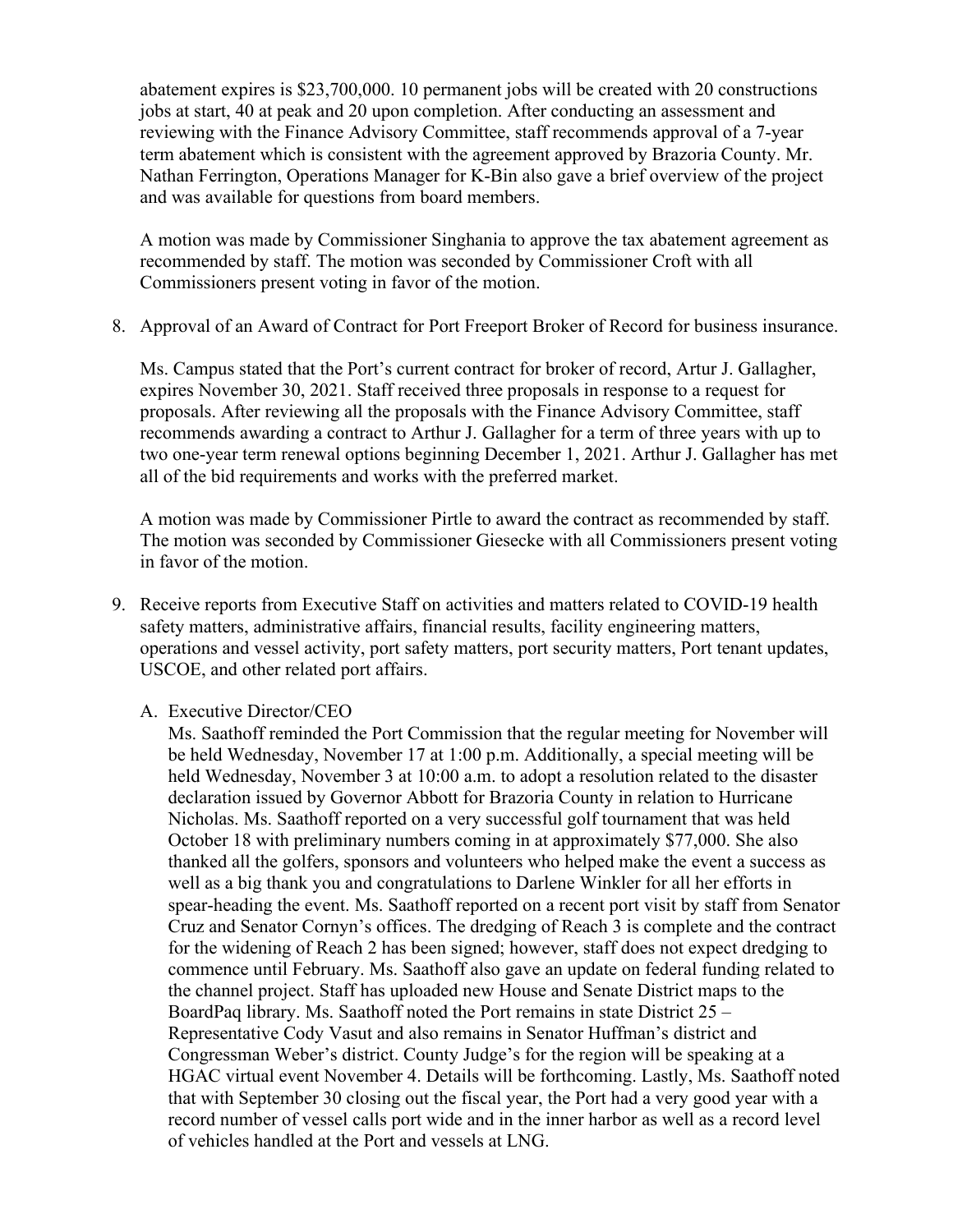## B. Chief Financial Officer

Mr. Lowe stated that staff is still working toward closing out fiscal year end and anticipates presenting September financials at the November 17 board meeting. Additionally, staff will present another tax abatement agreement for approval at the November meeting for Maxter Healthcare.

C. Director of Engineering

In addition to his written report, Mr. Hull shared current photos of the Berth 8 construction.

D. Director of Operations

Mr. Jesse Hibbetts, Port Terminal Manager, reported on the vessel and cargo activity for the month of September stating the Port finished the year strong handling 14 LNG vessels, 14 Ro/Ro vessels, 10 container vessels, 2 steel ships which totaled 40 vessels for the month. He also shared YTD stats with the Port inner harbor and tenants handling 17 million tons of cargo in 2021 vs. 8.7 million tons in 2020. Total vessel arrivals in 2021 for the Port inner harbor and tenants was 531 vs. 412 in 2020. The Port saw 106,629 autos in 2021 compared to 80,604 in 2020. Railcar activity for 2021 was 1,703 vs. 359 for 2020. Port wide, there was a 12.6% increase in vessel activity with 1,230 vessels vs. last year at 1,092. Looking ahead to October, 18 LNG vessels have been scheduled along with 13 Ro/Ro, 10 container vessels, 2 steels and 112 railcars. Commissioner Singhania inquired about measures staff is taking to enhance safety at the Port. Mr. Hibbetts stated that staff met with ILA's Charles Montgomery and crew to address safety matters. Charles suggested purchasing and replacing banners throughout the Port. Staff is also working with Amports to review their processes for handling the cargo in the leased areas and try to mitigate some of the flow of traffic and incidents.

- E. Director of Business & Economic Development In addition to his written report, Mr. Miura reminded the Port Commission of the Greater Houston Port Bureau Annual Maritime Dinner to be held November 5 at the Bayou Event Center.
- 10. Receive report from Commissioners on matters related to:
	- A. October 14 Finance Advisory Committee Commissioner Croft reported the committee discussed award of contract for Broker of Record, temporary exemption from taxation for qualified property damage by disaster and an application for tax abatement agreement submitted by Shintech Incorporated and K-Bin Incorporated.
	- B. Meetings and conferences attended, Port presentations and other related Port Commission matters.

Commissioner Singhania reported attending City of Freeport Police Department Golf Tournament, ACIT Golf Tournament, Houston Leadership meeting,

Commissioner Croft reported attending the Texas Gulf Link Hearing (virtually) and the Phillips 66/CP Chem CAP meeting.

Commissioner Pirtle reported attending the Port Freeport Golf Tournament, 100 Club Director meeting, the Livestock Auction and also noted the 36A Luncheon has been moved to a breakfast meeting November 18.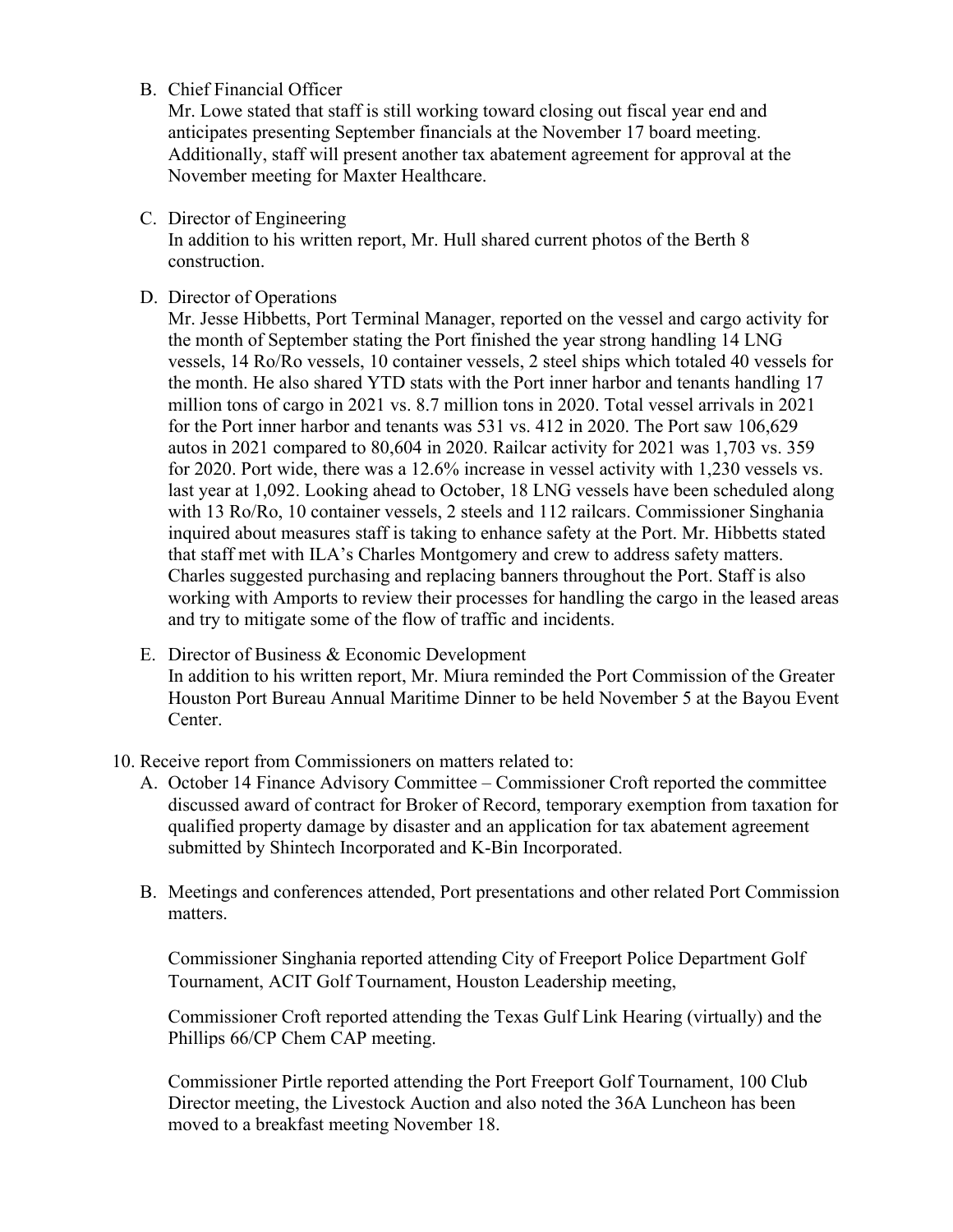Commissioner Hoss reported attending the USACOE meeting (virtually) held October 22.

11. Discuss and consider Commissioner medical, dental and vision insurance.

Commissioner Giesecke stated that he had previously brought this item up during the budget discussion and was told the budget was a placeholder and would discuss this at a later date. He felt now was the time to discuss the medical, dental and vision benefits for Commissioners. He went on to state that he knew of no other governing body in the county or district that provides employment-based benefits to members of the elected body nor any other Texas port that provides same to their commissioners. He noted that in Policy 4.1, a full-time employee is defined as someone who works more than 32 hours per week whereas Commissioners meet two times a month and receive same benefits as the employees who come to work every day. He then proposed the Commissioners eliminate these benefits for the elected Commissioners.

Commissioner Hoss responded by directing Commission Giesecke to Section 2.9 of the Policy manual which directly addresses this item and stated the following from the policy, *"Pursuant to Chapter 172 of the Texas Local Government Code and Chapter 60 of the Texas Water Code, all current Port Commissioners ("Commissioners"), in recognition of their service to Port Freeport, are eligible for benefits as provided by Texas law, including but not limited to "health and accident, group dental, accidental death and dismemberment, and hospital, surgical and medical expense".* Commissioner Giesecke inquired whether or not the code addresses Port Freeport specifically or all governing bodies that fall under that jurisdiction. Staff responded that it applies to all of them. Commissioner Giesecke then commented that all the other governing bodies have made the decision not to offer the benefits to their elected officials. Commissioner Hoss then stated it applies to special districts which is what he looked at; he didn't know about cities. Commissioner Giesecke stated he was only referring to other ports to which Commissioner Hoss stated he would have to look at those who were considered special districts. He is concerned with this port. Commissioner Giesecke stated that he also reviewed Chapter 172, stating its permissive in saying you "may" offer the benefits, not that you "shall" offer benefits. It's not a requirement. Commissioner Hoss stated that further down the language it states you do not have to take them, as an employee.

Commissioner Giesecke noted that health benefits were not afforded to Commissioners until 2017 and asked why the change was made to start offering these benefits to Commissioners. Commissioner Hoss responded stating that it goes back to the history of pay, auto allowances, car, cell phone, etc. Auditors found that the IRS says they should be handled as employees and caused the change from getting a 1099 to getting a W-2. When they started looking further, section 172 of the government code and chapter 60 of the water code showed they were eligible. Commissioner Giesecke commented that the law doesn't say you have to do this, it says you're eligible. Making Commissioners eligible for the benefits when they come here for two meetings a month but forcing employees to hit the hurdle of 32 hours per week is a slap in the face.

Commissioner Singhania stated that he does not care what other ports do, we are elected because we volunteer. We pay our employees competitively and fairly. Commissioners volunteered to get elected. We volunteered to the community, and they put a trust in Commissioners to steer the port to the best of the community. Commissioners respond to the community that elected us, not anyone else. He has been a commissioner for 14 years and nobody ever complained about what the Commissioners received but invariably in the last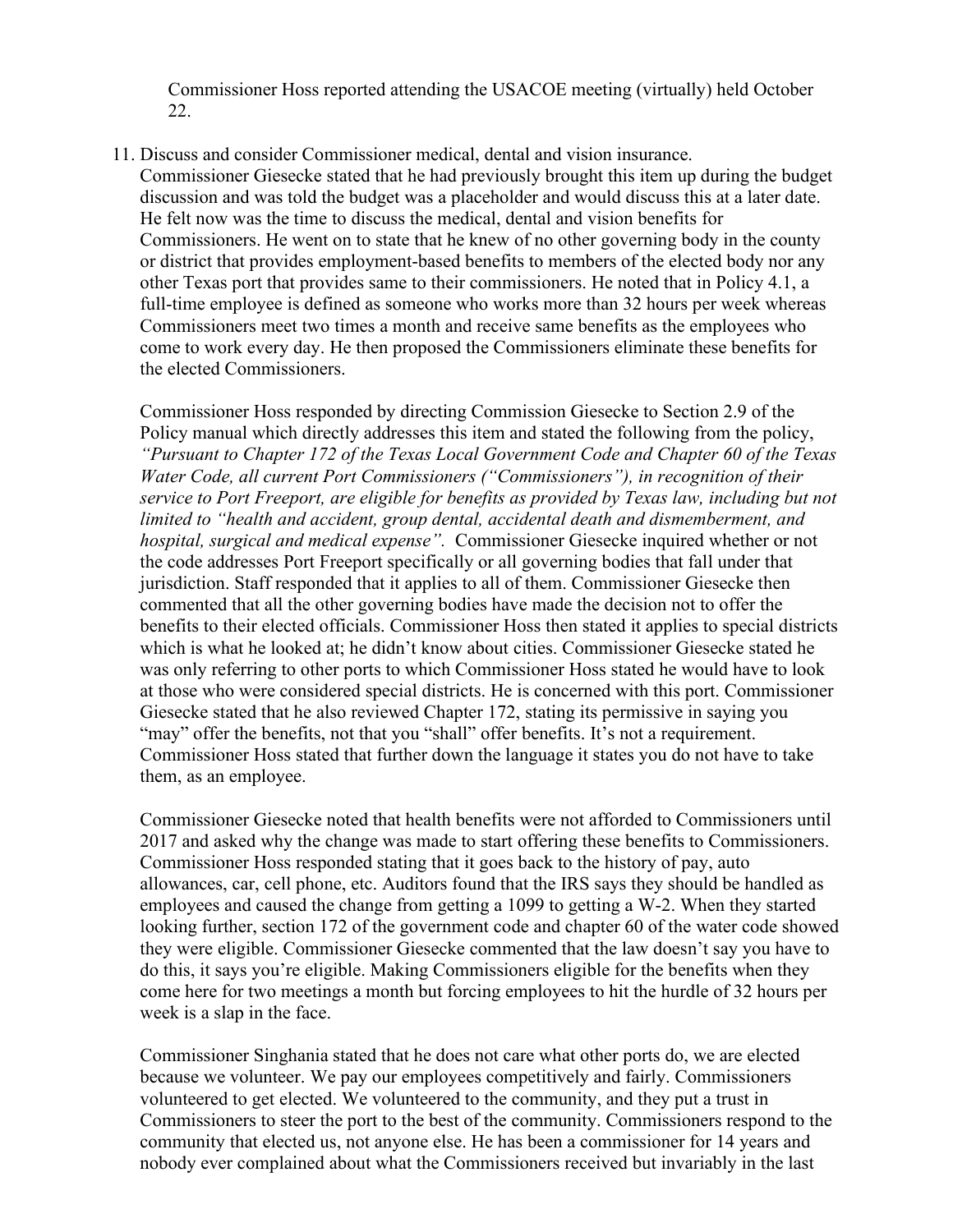election, everybody wanted to know why in the heck is Port Freeport giving health insurance benefits to commissioners. That's coming from our constituents that elected me and feel very strongly Commissioners should not have that perk available.

Commissioner Pirtle stated that saying the commission only meets two meetings a month is a total misrepresentation of what's actually happening because everyone puts in hours ahead of a meeting and its typically 5 hours or more per meeting. They also attend committee meetings and are out in the public representing the port at different charities, functions, fundraisers and can guarantee that any amount of pay the board gets is far surpassed back into the community, its multiplied multiple times. Commissioner Giesecke stated that it comes down to part of the service. He attends lots of meetings as well and would attend them whether he was on the board or not, adding that every time you go to a chamber function, you don't rack that up as hours or filling out a timecard. Commissioner Pirtle argued that is hours and there are a lot of things they might not attend if they were not representing the Port.

Commissioner Hoss asked if there were any additionally comments stating that Commissioner Singhania had some very good points and while Commissioner Giesecke's questions are valid, he's made no secret about his intent, this it's part of his campaign, but he isn't sure what his intent is to do. He assured him discussions took place before this policy was modified and accepted. Commissioner Hoss stated that he looked back at the history to see what the previous board did. In 1958-59, the Board received \$200/month with \$50 car allowance to the Chairman which would equate to about \$1900-\$2000 today. Currently, the Commissioners get \$800/month, plus car allowance and cell phone and some are taking the benefits which is another way of looking at it. Commissioner Giesecke stated that he still feels it's important to look at Port Freeport and see we are an absolute outlier among other similar governing bodies. Commissioner Pirtle stated that other comparisons to make are possibly Port of Houston or Corpus Christi where they are appointed rather than elected and make contacts that benefit their private or personal companies. He does not personally benefit from any of that, other than shaking a hand. Commissioner Hoss stated that he is more likely to compare Port Freeport to Beaumont, maybe Brownsville. Commissioner Giesecke stated that Beaumont does not offer health benefits to their elected boards, neither does Port Arthur. No car allowance.

Commissioner Croft stated that it is in their enacting legislation that they be paid. He added there are other things in the legislation the Board may want to take up moving forward and possibly incorporate this into the legislation that the Board may want to consider. If we are going to expand on the dialogue, we need to look at in total. Commissioner Giesecke stated that he isn't sure where Commissioner Croft is going with his statement, but he has a motion on the table. Mr. Cordoba stated the Board should keep discussion to just how it states on the agenda, medical, vision and dental insurance.

Commissioner Singhania added that this topic needs to be put to bed one way or another because it is taking the focus away from more important things that are necessary for the Port.

After a discussion among Commissioners, a motion was made by Commissioner Giesecke to remove eligibility of Commissioners for employment-based health benefits that include medical, dental and vision benefits. The motion was seconded by Commissioner Singhania with Commissioners Singhania and Giesecke voting yes and Commissioners Pirtle, Santos, Croft and Hoss voting no.